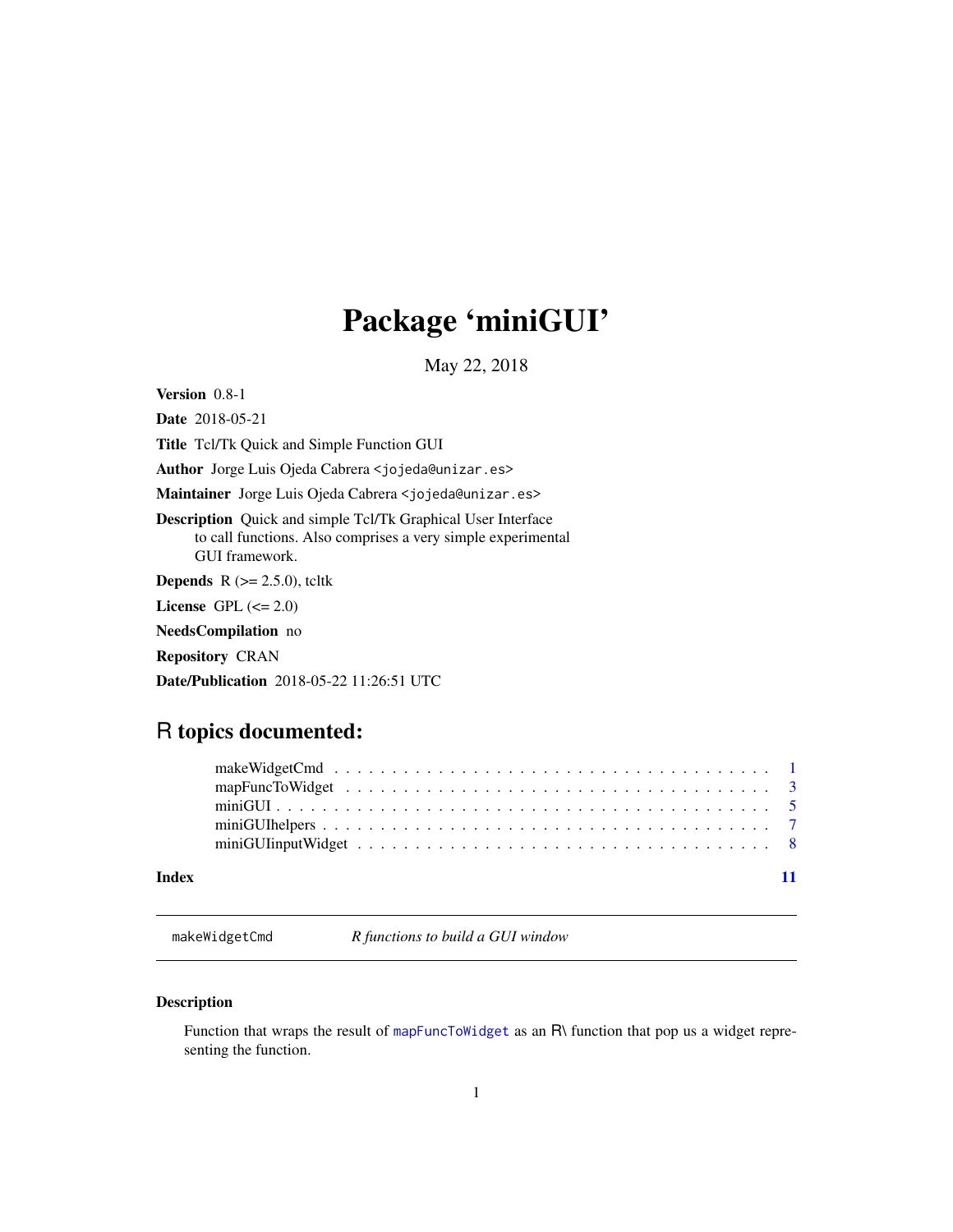#### <span id="page-1-0"></span>Usage

```
makeWidgetCmd(frmTitle,fun,baseFrame=.TkRoot,STORE=storageName(),
              GRAB=TRUE,SINGLE.EVAL=FALSE)
```
### Arguments

| frmTitle     | title of the GUI window.                                                                          |
|--------------|---------------------------------------------------------------------------------------------------|
| fun          | function to map.                                                                                  |
| baseFrame    | tel tk parent frame of the GUI window for the function fun.                                       |
| <b>STORE</b> | A string. Name of the place where to store details needed by the GUI to perform<br>the execution. |
| <b>GRAB</b>  | Logical. When TRUE disable input in any other window.                                             |
| SINGLE.EVAL  | Logical. When set to TRUE it avoids return any value till computation is really<br>finished.      |

#### Details

The main use of this function is to obtain a function that called creates a widget that allows the parameter input and execution of function fun. It also adds a Quit fun function to close the widget.

### Value

This function returns an R\ function.

#### Author(s)

Jorge Luis Ojeda Cabrera (<jojeda@unizar.es>).

#### See Also

[miniGUI](#page-4-1), [mapFuncToWidget](#page-2-1), [tcltk](#page-0-1).

# Examples

```
require(tcltk)
##
## a simple example
##
g \leftarrow function(a=1,b=rnorm) \{cat("--g--"); paste("g(a,b)=", a+b(a))\}h <- function(a=1,b=3,c=3) {cat("--h--");paste("h(a,b,c)=",a+b+c)}
## create functions
gg <- makeWidgetCmd("Hay it is g !!",g,GRAB=FALSE)
hh <- makeWidgetCmd("Hay h here !!",h,GRAB=FALSE)
## calling them
gg()
cat("\nClose it before calling hh(), they sharer parameters a and b!!")
hh()
##
## simple example(continuation)
```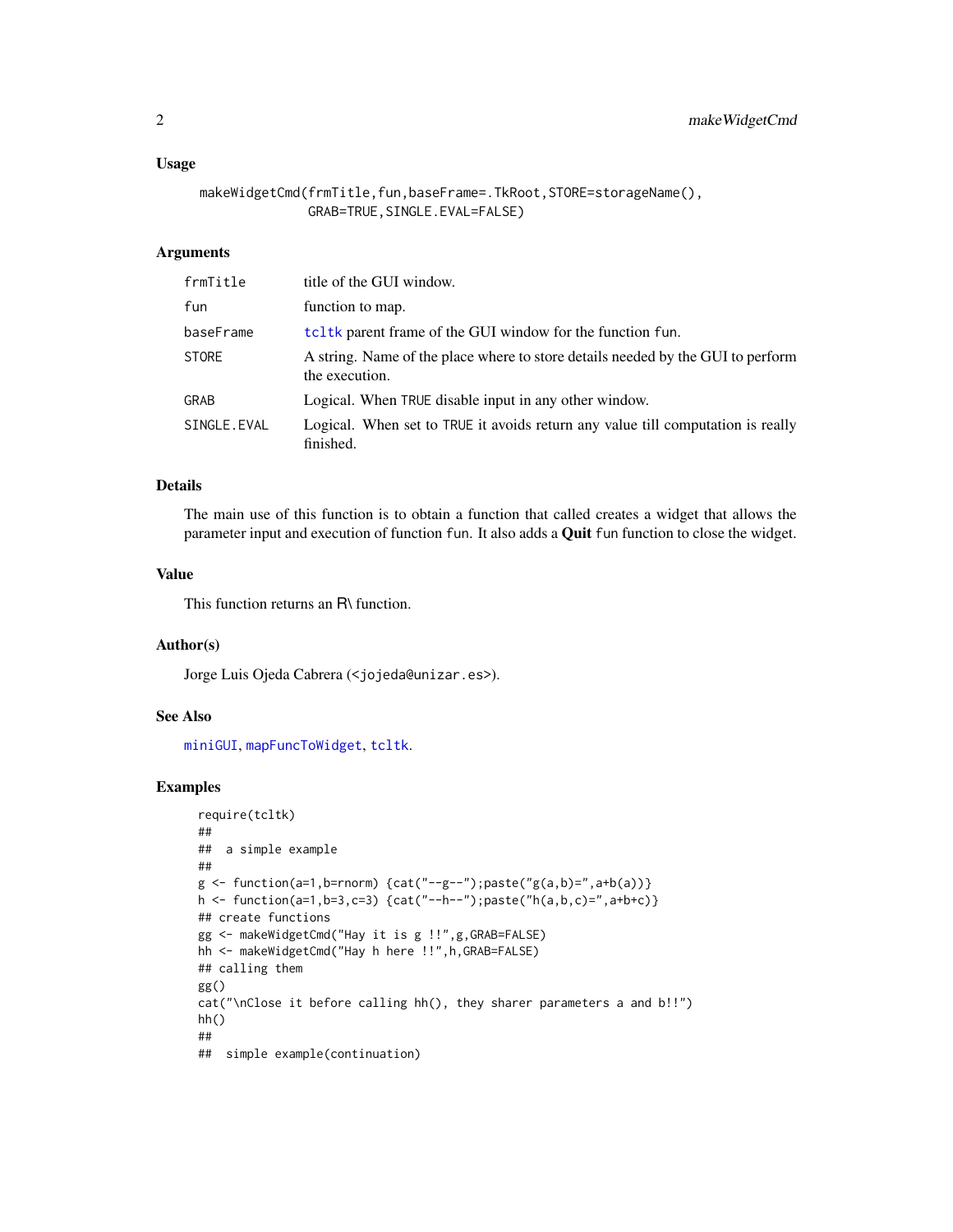<span id="page-2-0"></span>mapFuncToWidget 3

```
##
## to be able to use both at the same time: save info for h in other place
hh <- makeWidgetCmd("Hay h here !!",h,STORE="h")
gg()
hh()
```
<span id="page-2-1"></span>mapFuncToWidget *Map R functions to a GUI window*

#### **Description**

Function map a large class of R functions onto a set of [tcltk](#page-0-1) widgets that allows the input of its parameter.

#### Usage

```
mapFuncToWidget(f,frm,bttLabel="OK",STORE="ff",callSubst="mini GUI call")
```
# Arguments

| f.        | Function to map.                                                                                  |
|-----------|---------------------------------------------------------------------------------------------------|
| frm       | tcl tk frame to place the GUI window.                                                             |
| bttLabel  | execution button label.                                                                           |
| STORE     | A string. Name of the place where to store details needed by the GUI to perform<br>the execution. |
| callSubst | string to set call attribute/slot in some of the R computations results.                          |

# Details

This function returns a frame which contains pairs of [tcltk](#page-0-1) labels and text entry (or any other tktcl widget that allows to input values) and a button. In this way, this functions maps an  $\mathsf{R}\$  function f into a GUI window that allows its computation. Therefore, it provides a map from the a set of R\ function onto some class of GUI windows.

Usually, the way function is executed provides with nasty and long call attributes, call parameter substitute these allowing a much more comfortable output.

The string provided by STORE is used to store the function arguments in the list miniGUIEnvir\$miniGUIData, enabling in this way the computation of the function.

#### Value

This function returns a [tcltk](#page-0-1) frame (an object created with tkframe).

# Author(s)

Jorge Luis Ojeda Cabrera (<jojeda@unizar.es>).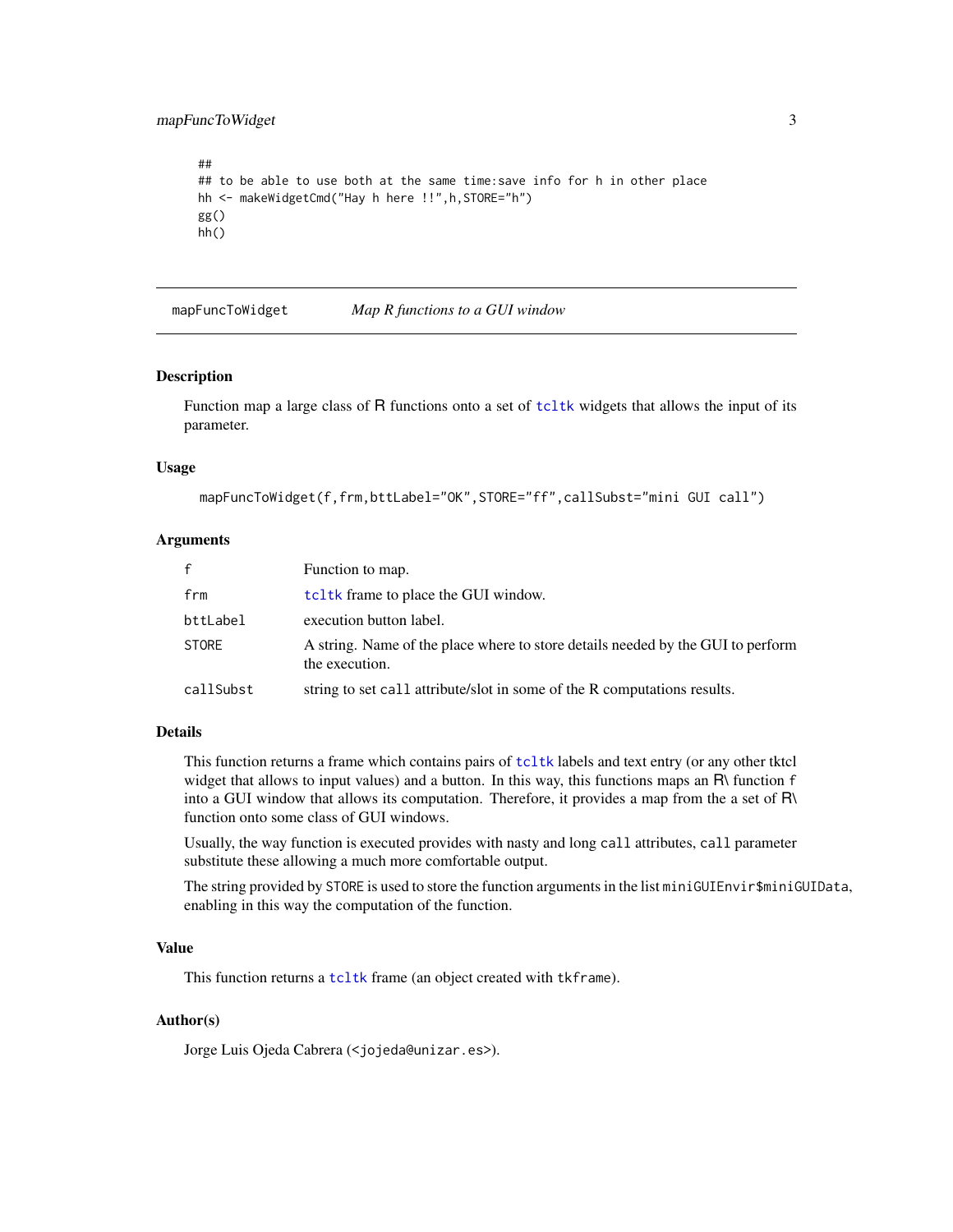# <span id="page-3-0"></span>See Also

[miniGUI](#page-4-1), [makeWidgetCmd](#page-0-2), [tcltk](#page-0-1).

# Examples

```
require(tcltk)
##
## a window for lm
##
## create some data(in the global environment)
n < -100d <- data.frame(x=runif(n))
d$z <- 0.5 * rnorm(n)
d$y <- 2 * d$x + d$z
## create a tcltk frame and give it a title
frm <- tktoplevel()
tkwm.title(frm,"mapFuncToWidget for lm")
## create the GUI window map of lm
mapFuncToWidget(lm,frm)
## ...you may close the window
```
#### ##

```
## a window for T tests
##
myTtest <- function(x,y,mu=0) return( t.test(x=x,y=y,mu=mu) )
## create a tcltk frame and give it a title
frm <- tktoplevel()
tkwm.title(frm,"mapFuncToWidget for T tests")
## create the GUI window map of lm
mapFuncToWidget(myTtest,frm)
## ...you may close the window
```
#### ##

## a simple example ##  $g \leftarrow function(a=1,b=rnorm) \{cat("--g--"); paste("g(a,b)=", a+b(a))\}$ h <- function(a=1,b=3,c=3) {cat("--h--");paste("h(a,b,c)=",a+b+c)} ## create a tcltk frame and give it a title frm <- tktoplevel() tkwm.title(frm,"mapFuncToWidget for g") ## create the GUI window map of g mapFuncToWidget(g,frm) ## ...you may close the window

## ## the ue of STORE ## frm <- tktoplevel() tkwm.title(frm,"another map")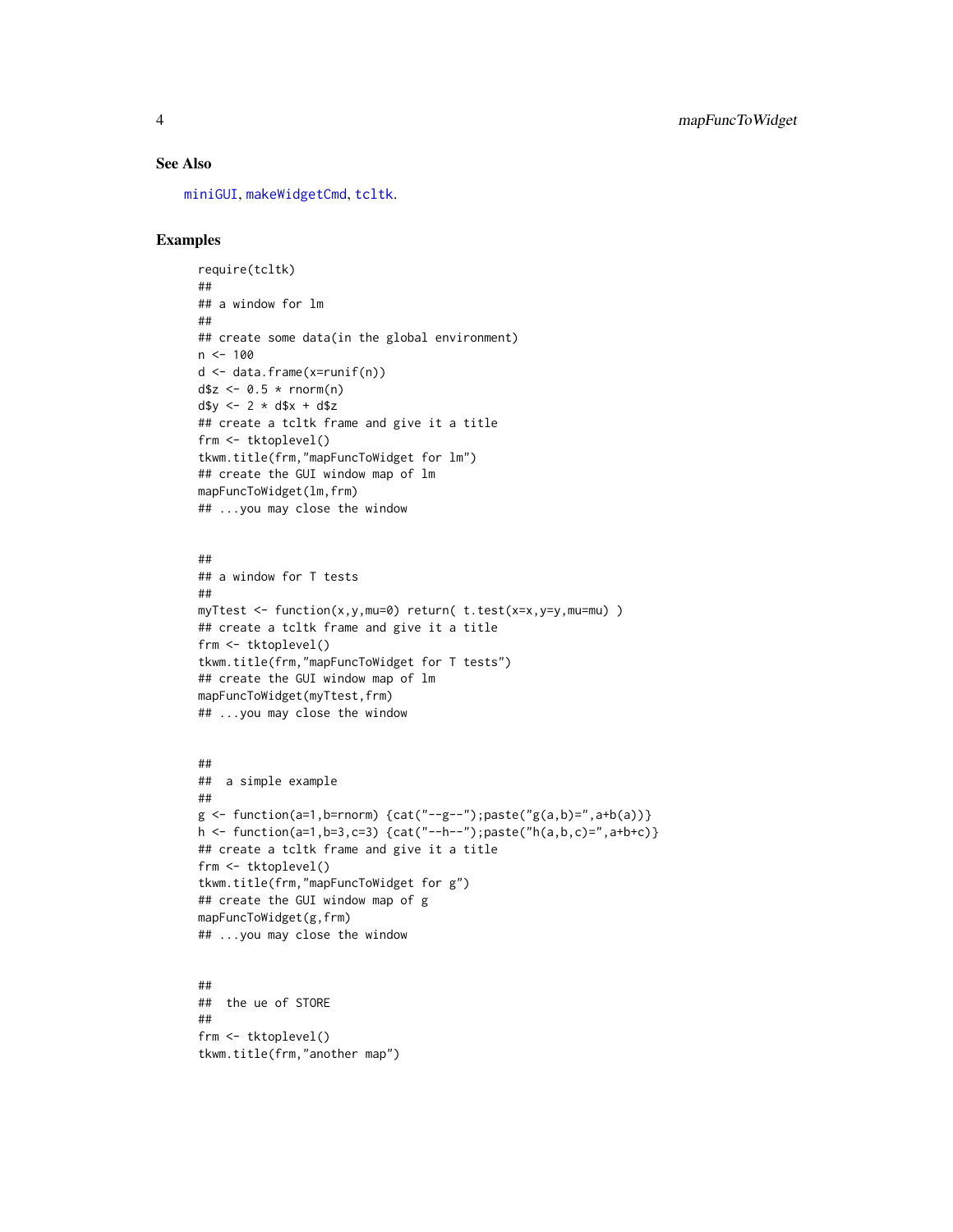```
mapFuncToWidget(g,frm,bttLabel="press me !!!")
## ... and if you do not close the window
mapFuncToWidget(h,frm,bttLabel="exec h !!!",STORE="fff")
## ...STORE should be added because g and h shares parameter
## names a and b
## now you may close the window
##
## a more involved example(see miniGUI widgets)
##
## some kernels
kernels <- list(
    gaussK=function(x) dnorm(x,0, 1),
    SqK=function(x) ifelse( abs(x) \leq 1, 1, 0),
    EpaK=function(x) ifelse( abs(x) <= 1, 3/(4*sqrt(5))*(1 - x^2/5), 0),
    TrianK=function(x) ifelse( abs(x) \leq 1, (1 - abs(x)), 0)
)
## how to compute the density at x
prDensEst <- function(x,dat,h,K) mean( K((x-dat)/h) ) / h
## the fucntion to appear in the frame
prDensCurvEst <- function(datos,
   bandwidth=miniGUIscale(from=.05,to=3,by=.05),
   Kernel=miniGUImenusel(c('"gaussK"','"SqK"','"EpaK"','"TrianK"','"QuartK"'))
)
{
  n <- length(datos)
 Kernel <- kernels[[Kernel]]
  f <- function(x) sapply(x,function(x) prDensEst(x,datos,bandwidth,Kernel))
  xeval <- seq(min(datos),max(datos),len=100)
  ##plot pts in x axis
  plot(datos,rep(0,n),pch="+",ylim=c(0,1.25*max(f(xeval))),
      ylab="dens.",main="Density")
  curve(f,add=T)
  return(f)
}
formals(prDensCurvEst)$bandwidth <- quote(miniGUIscale(from=.05,to=3,by=.05))
formals(prDensCurvEst)$Kernel <- quote(
      miniGUImenusel(c('"gaussK"','"SqK"','"EpaK"','"TrianK"','"QuartK"'))
    \lambdafrm <- tktoplevel()
tkwm.title(frm,"mapFuncToWidget for f")
aaa <- mapFuncToWidget(prDensCurvEst,frm)
```
<span id="page-4-1"></span>

miniGUI *Simple R GUI*

#### **Description**

Function to create a simple Graphical User Interface based on R\ functions based on [tcltk](#page-0-1) package.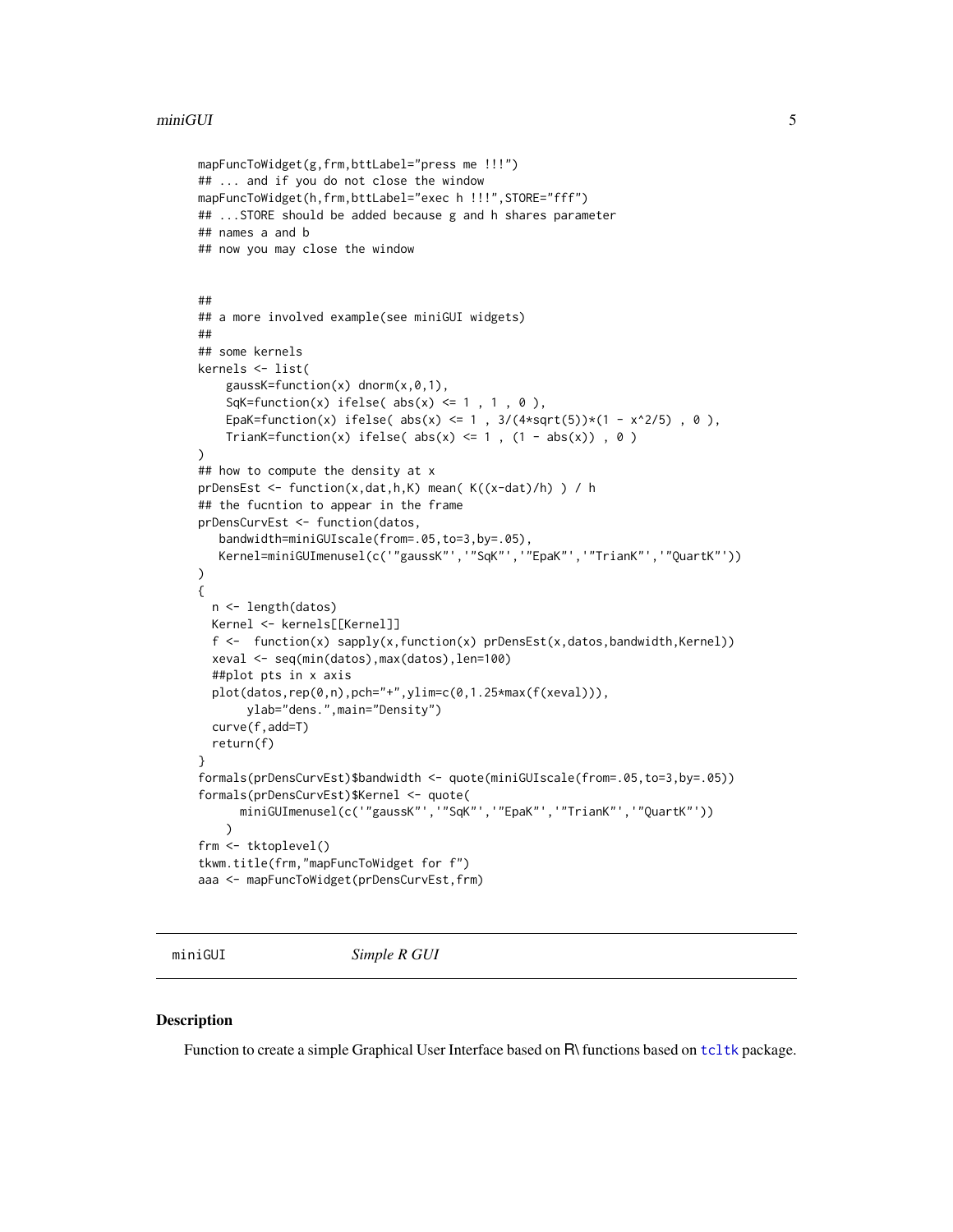#### <span id="page-5-0"></span>Usage

```
miniGUI(mainFrameFun=evalPlugin,opFuns=NULL,title="mini GUI",
        init=function(frm) {},WRAPFUN=TRUE)
evalPlugin(ev)
```
# Arguments

| mainFrameFun   | A function to display (params are labels and entry fields) in the main GUI win-<br>dow.               |
|----------------|-------------------------------------------------------------------------------------------------------|
| opFuns         | Named list of functions to add in the GUI menu <b>Ops.</b>                                            |
| title          | Main window GUI title.                                                                                |
| init           | Function to call before the GUI setup.                                                                |
| <b>WRAPFUN</b> | when TRUE, the default option, an automatic tell tk widget is built for the func-<br>tions in opFuns. |
| ev             | Expression to evaluate.                                                                               |

#### Details

miniGUI pops up a [tcltk](#page-0-1) window widget with a menu bar containing two menus named Basics and **Ops** from which different functionality may be addressed during a miniGUI session. The menu **Basics** is used to request general purpose task during the session (like quitting), while Ops is usually where more specific tasks, those the GUI is devoted to and that are given in opFuns are grouped. When a menu item from Ops is selected a new window widget pops us reflecting all the parameters the function selected has, so that the user can fill text entries or set up the value for such parameters.

{init} can be used to add initialization and checking commands to the GUI. This function is executed before any other command.

When WRAPFUN is FALSE no [tcltk](#page-0-1) widget is created for the functions in opFuns, allowing them to build their own widget. Do not use it unless functions encode its own [tcltk,](#page-0-1) having into account the internals of the package to setup in a proper way the GUI for that specific function.

#### Value

miniGUI function returns nothing. Nevertheless, the results of the execution of the different functions called during the miniGUI session are available by means of the getMiniGUIans function, and also by means of the GUI ans. entry in the menu Basics.

#### Author(s)

Jorge Luis Ojeda Cabrera (<jojeda@unizar.es>).

# See Also

[miniGUI](#page-4-1), [makeWidgetCmd](#page-0-2), [tcltk](#page-0-1).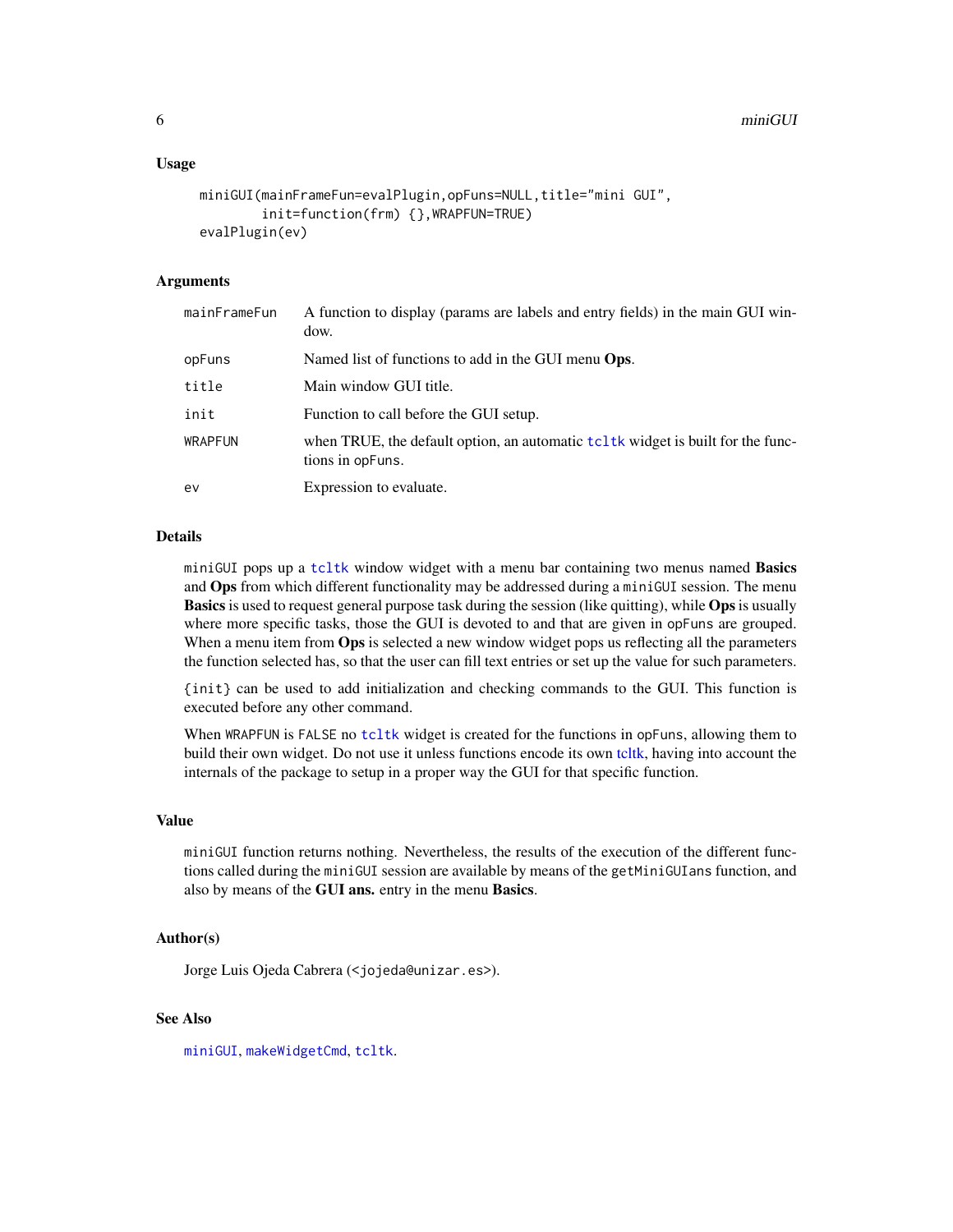# <span id="page-6-0"></span>miniGUIhelpers 7

# Examples

```
require(tcltk)
##
## a simple example
##
fs <- list(
    f=function(a=1) {cat("--f--");paste("f(a)=",a)},
    g=function(a=1,b=rnorm) {cat("--g--");paste("g(a,b)=",a+b(a))},
    h=function(a=1,b=3,c=3) {cat("--h--");paste("h(a,b,c)=",a+b+c)}
 )
## evalPlugin is provided by the package
miniGUI(evalPlugin,opFuns=fs)
##
## an example with lm and glm functions
##
## create some data(in the global environment)
n < -100d <- data.frame(x=runif(n))
d$z <- 0.5 * rnorm(n)
d$y <- 2 * d$x + d$z
## makes a wrapper to access t.test
myTtest <- function(x,y,mu=0) return( t.test(x=x,y=y,mu=mu) )
## call miniGUI with myTtest, lm and glm functions
miniGUI(evalPlugin,opFuns=list("T test"=myTtest,"Lin. Mod."=lm,glm=glm))
## try menu "T test" only setting up x
##
## an example with WRAPFUN set to FALSE
##
gfs <- list()
for(i in names(fs))
{
   ## create GUI for fs[[i]] using miniGUIBase
   gfs[[i]] <- makeWidgetCmd(i,fs[[i]],miniGUIBase)
}
miniGUI(evalPlugin,opFuns=gfs,WRAPFUN=FALSE)
```
miniGUIhelpers *Utility functions*

# Description

Some utility functions that are not exported

### Usage

```
miniGUIgetFormals(f)
miniGUIcallEval(f,p,e)
miniGUIoutput(x,mess="\nminiGUI output: \n")
```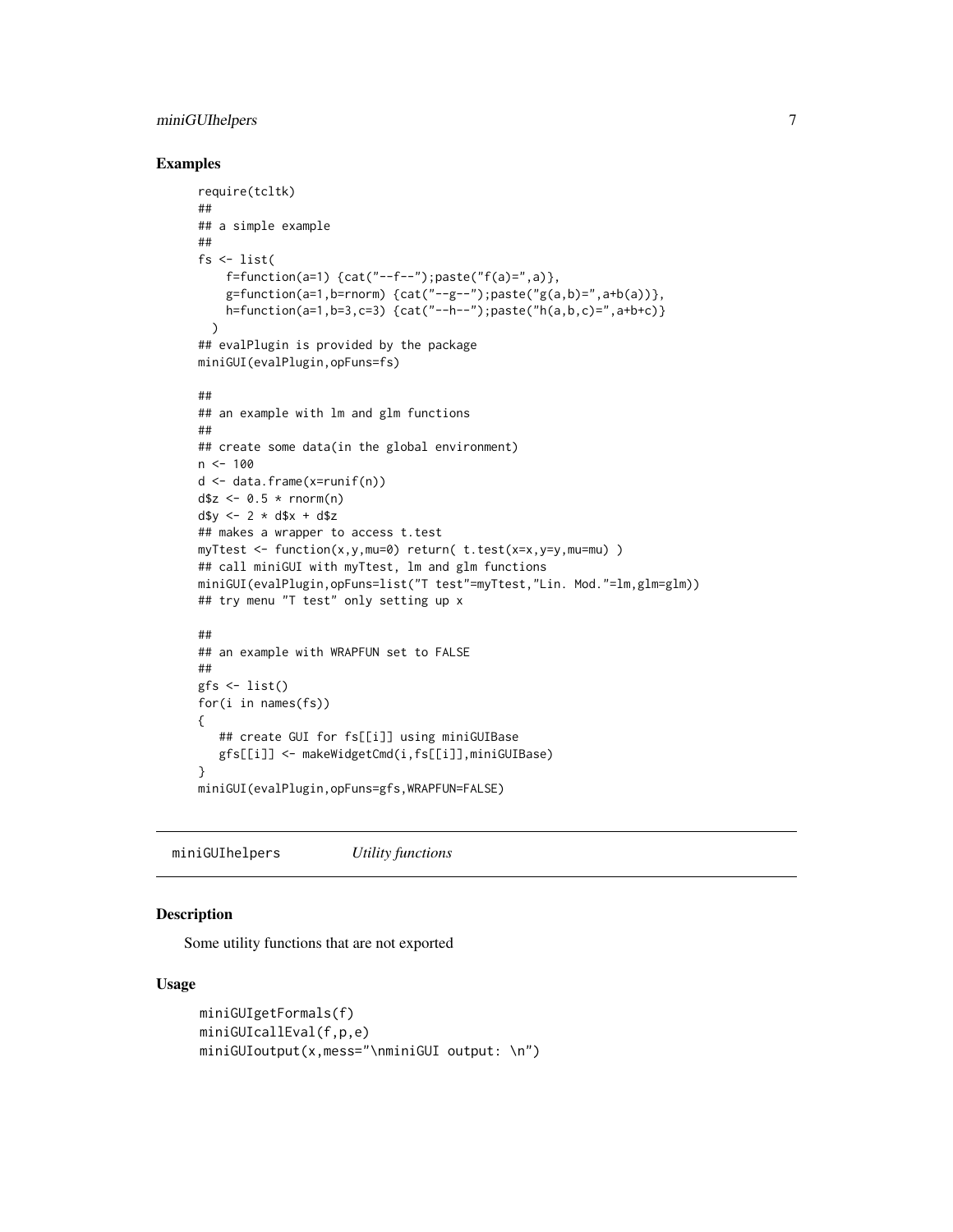#### <span id="page-7-0"></span>Arguments

|              | An $R\$ function.                                                             |
|--------------|-------------------------------------------------------------------------------|
| p            | a list with all the parameters f requires.                                    |
| e            | environment where the parameters p of f are evaluated. By default . GlobalEnv |
|              |                                                                               |
| $\mathsf{x}$ | An $R\setminus$ object to print.                                              |
| mess         | a string with a brief message that is printed before x.                       |

#### Details

These functions are internal functions that helps building the GUI map. addMenusCmd adds a menu to the main [miniGUI](#page-4-1) frame. miniGUIgetFormals gets the parameter list of the function f filtering ellipsis. miniGUIcallEval performs the evaluation f when the arguments are set to those of p. miniGUIoutput is used to print out the result of the computation.

At the present moment, miniGUIeval is the same as the function miniGUIcallEval, while miniGUIEnvir is used to store miniGUI internal data. In particular, miniGUIEnvir\$miniGUIans stores the result of the last computation made by a call to any of the miniGUI menu functions or any function widget created with by the functions makeWidgetCmd or mapFuncToWidget. On the other hand miniGUIEnvir\$miniGUIData stores information and parameters required to compute function widgets. In ordet to do so, function storageName is used to avoid name collisons. The functions setMiniGUIData setMiniGUIans, getMiniGUIData, getMiniGUIans are used to set and get data from miniGUIEnvir\$miniGUIData and miniGUIEnvir\$miniGUIans resp..

#### Author(s)

Jorge Luis Ojeda Cabrera (<jojeda@unizar.es>).

#### See Also

[miniGUI](#page-4-1), [makeWidgetCmd](#page-0-2), [mapFuncToWidget](#page-2-1), [tcltk](#page-0-1).

miniGUIinputWidget *Entry widgets*

#### Description

Function that builds different input methods.

# Usage

```
miniGUIentry(x,...)
miniGUIscale(from,to,by,...)
miniGUImenusel(xx,...)
```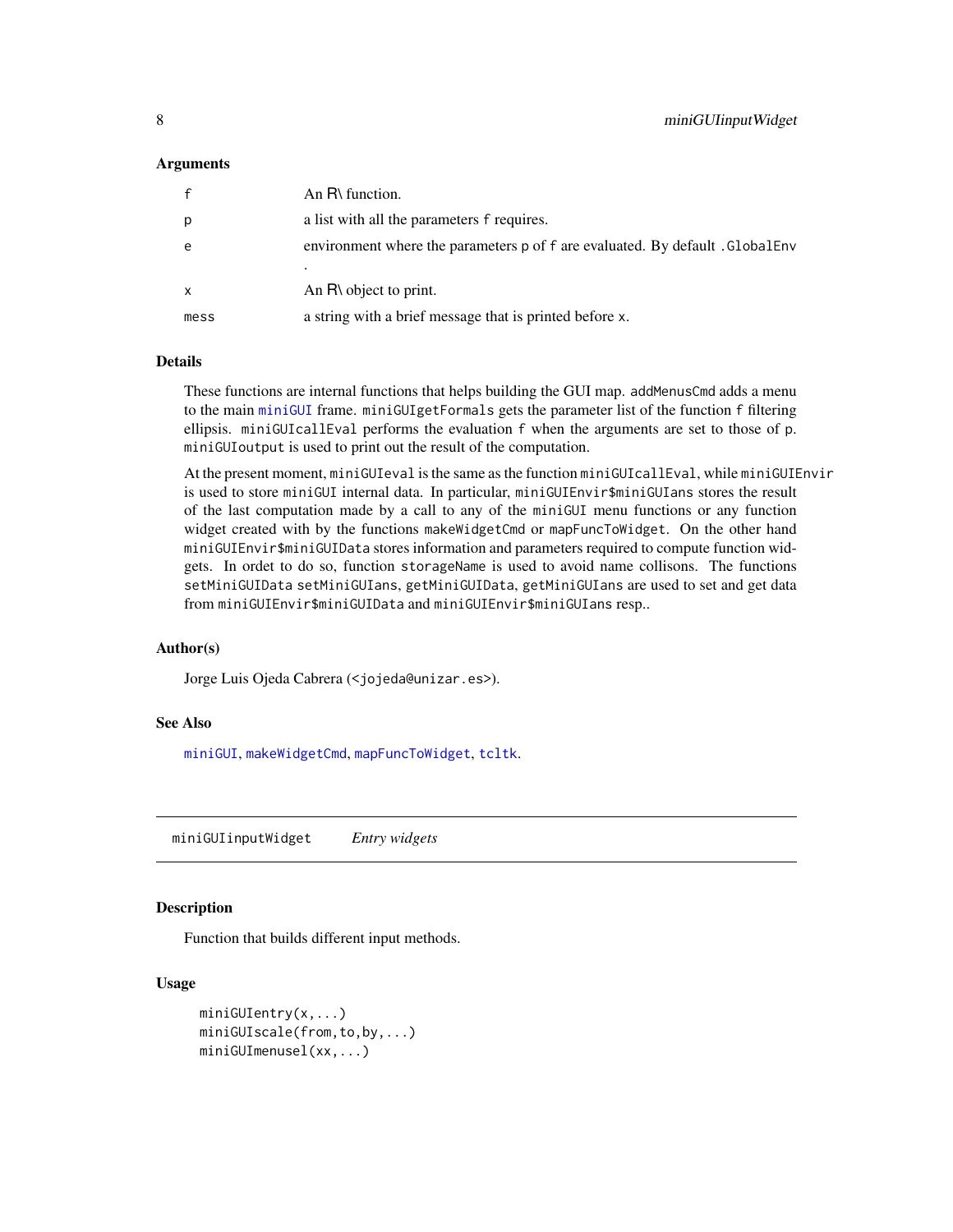#### <span id="page-8-0"></span>Arguments

| $\mathsf{x}$            | An R\ symbol, or numerical or character value. It can also be any R\ expression. |
|-------------------------|----------------------------------------------------------------------------------|
| from.to.by              | three numerical values.                                                          |
| <b>XX</b>               | Any vector of mode numeric or character.                                         |
| $\cdot$ $\cdot$ $\cdot$ | Any other sort of present or future parameters.                                  |

## Details

These functions implements different input methods. In order to work these should appear as the default values of parameters in the definition of the function whose widget is to be built. In this way, the specification of the GUI input method for all the parameters can be done in a simple way by means of the definition if the function. It is worth mentioning that functions defined in this way can use parameters in the ordinary way if a value is provided for them. See the examples below.

In order to map a function onto a widget, [mapFuncToWidget](#page-2-1) uses a [tkentry](#page-0-1) that contains the character conversion of the default value for that parameter if there exist such a value, or that contains nothing there is no such a default value.

... stands for any other useful or future parameter. Currently you may use NAME to specify the parameter label in the input widgets

miniGUIdefaultEntry is the default input widget, at the moment a simple [tkentry](#page-0-1).

miniGUIentry(x) makes the [tkentry](#page-0-1) related to the parameter to contain x. This widget is included as an example of the way widget can be added.

miniGUIscale(from,to,by) uses [tkscale](#page-0-1) to show a slider that allows to input numerical values in the range from, to with an increment of by.

miniGUImenusel(xx) uses [ttkcombobox](#page-0-1) (needs Tcl version 8.5 or later) to show a menu with entries xx, a character or numerical vector.

These functions and their implementation show how new input widget can be added in a simple way.

#### Value

All these functions returns an object miniGUIwidget, that is a list with at least the entry widget that should be a function and any other detail.

The function widget builds an entry widget using [tcltk](#page-0-1) functions and should return it. This function should be defined having three parameters: FRAME, STORE, VAR. In short, the first one is used by the internal code to provide a [tcltk](#page-0-1) parent frame, the second to provide a place where to save the value of the parameter and the third one is used to save the parameter name.

The implementation details may change in the future.

#### Author(s)

Jorge Luis Ojeda Cabrera (<jojeda@unizar.es>).

### See Also

[miniGUI](#page-4-1), [makeWidgetCmd](#page-0-2), [tcltk](#page-0-1).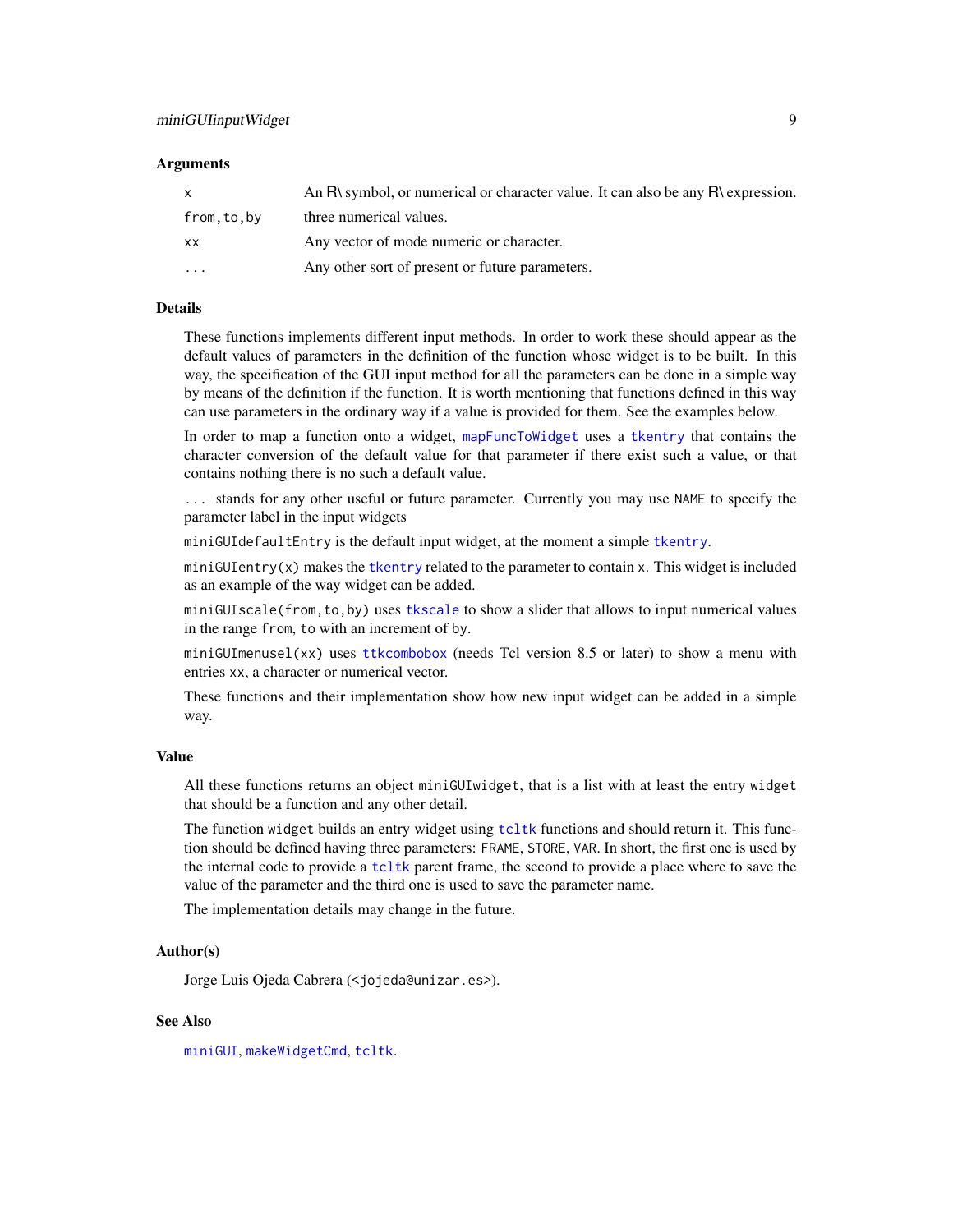# Examples

```
require(tcltk)
  ##
  ## simple example
  ##
  # ...define a function
 h <- function(a=miniGUImenusel(c(1,5,10)),
b=miniGUIscale(from=5,to=10,by=2),
c=miniGUIentry(4),
d=miniGUImenusel(c("T","F")),
                e
\lambda{
   cat("--h--"); paste("h(a,b,c)=",d*(a+b+c))
  }
  ## building it
  hmm <- makeWidgetCmd("Hay !!",h)
  hmm()
  ##
  ## another example
  ##
  ## create some data(in the global environment)
  n < -100d <- data.frame(x=runif(n))
  d$z <- 0.5 * rnorm(n)
  d$y <- 2 * d$x + d$z
  ## def mylm method
  mylm <- lm
  formals(mylm)$method <- quote( miniGUImenusel(c('"qr"','"model.frame"')) )
  formals(mylm)$x <- quote( miniGUImenusel(c("FALSE","TRUE")) )
  ## add this stuff
  miniGUI(evalPlugin,opFuns=list(mylm=mylm,lm=lm))
```